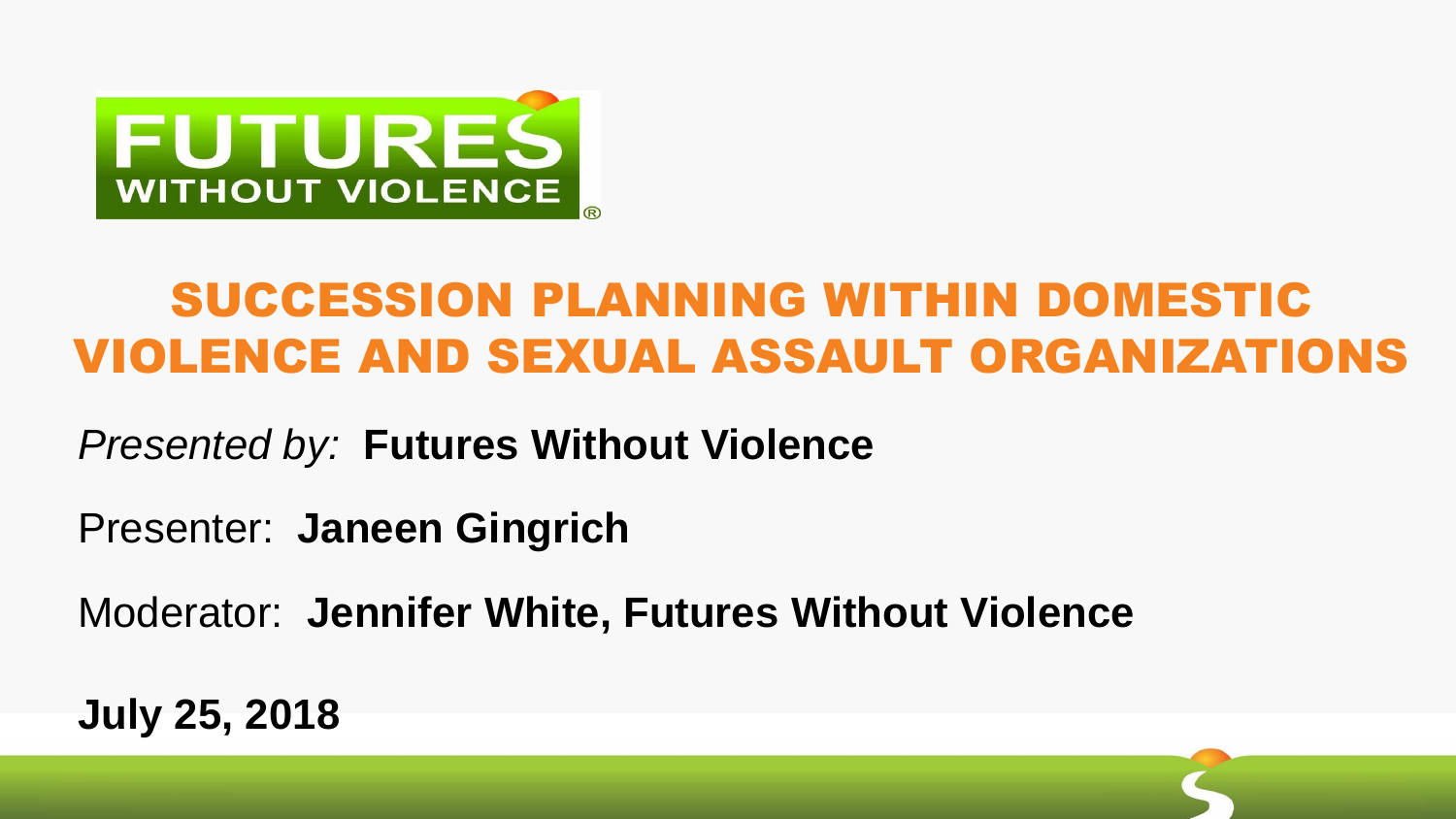## **Credit & Disclaimer**

This webinar is part of a project entitled SOS Institute (Supporting Organizational Sustainability Institute) supported by the Department of Justice, Office on Violence Against Women.

This project is supported by Grant No. 2015-TA-AX-K047, awarded by the Office on Violence Against Women, U.S. Department of Justice. The opinions, findings, conclusions, and recommendations expressed in this publication/program/exhibition are those of the author(s) and do not necessarily reflect the views of the Department of Justice, Office on Violence Against Women.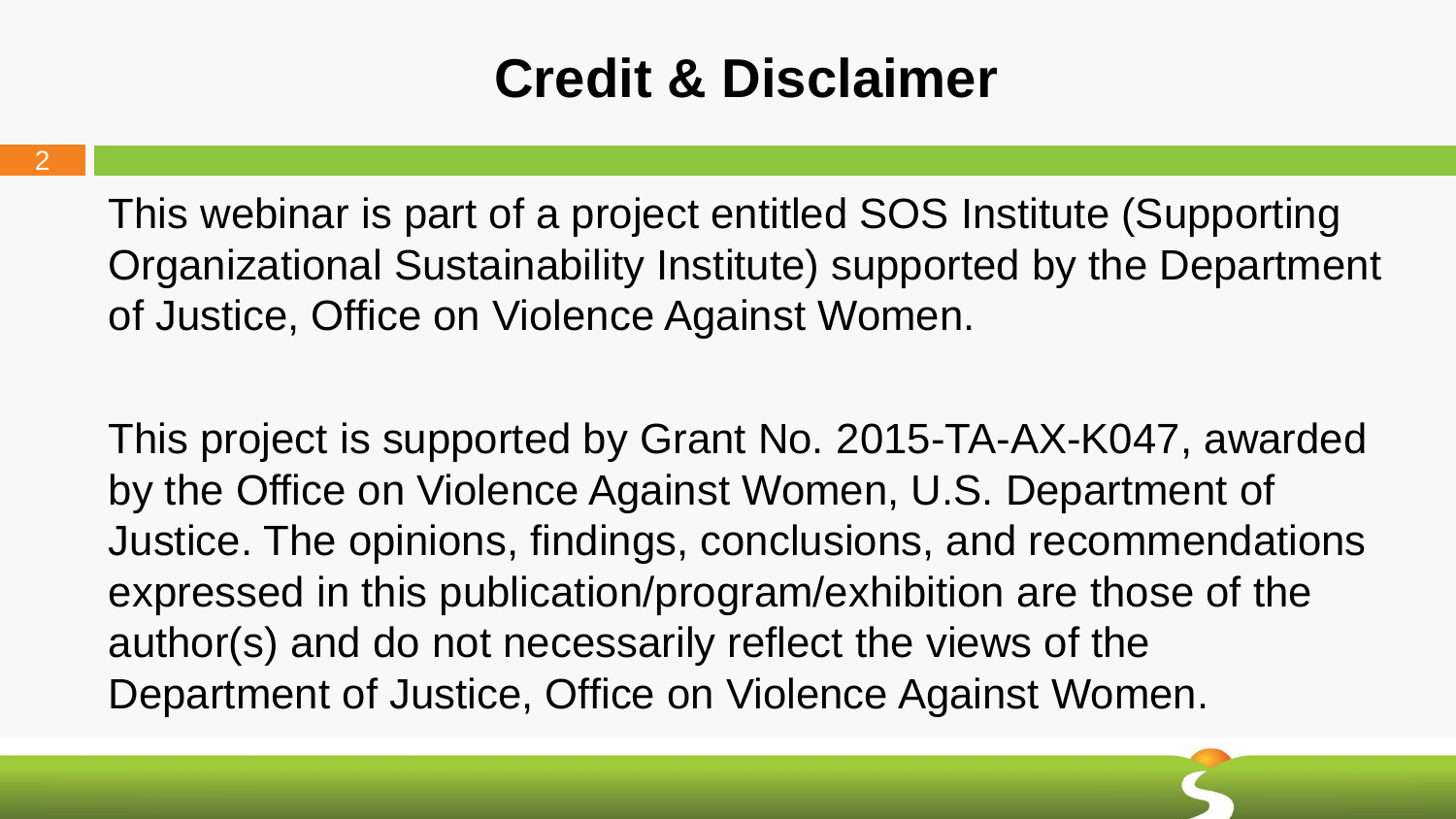#### **JANEEN B. GINGRICH, MSW**

Janeen has worked for non-profit organizations for the past 22+ years, with her focus for the last 8 years being on capacity building, leadership development, and change management. She started out working at a DV/SA shelter in Southwest Virginia in the 1990s (Women's Resource Center in Radford, VA). Janeen is a champion of strengthbased coaching, creating connections between organizations and people, addressing issues around equity and inclusion, and organizational development. She has also built non-profit development/fundraising programs from the ground up for a range of organizations, with budgets from \$250,000 to \$20M annually. She has worked at or volunteered for a total of five DV/SA organizations, including the statewide coalition in North Carolina (NCCADV), where she was most recently the Director of Programming. Janeen is the principal consultant at [Marquis-Duggan Non-Profit Solutions,](http://www.janeengingrich.com/) which she founded in 2008 and named in honor of her mother and grandmother.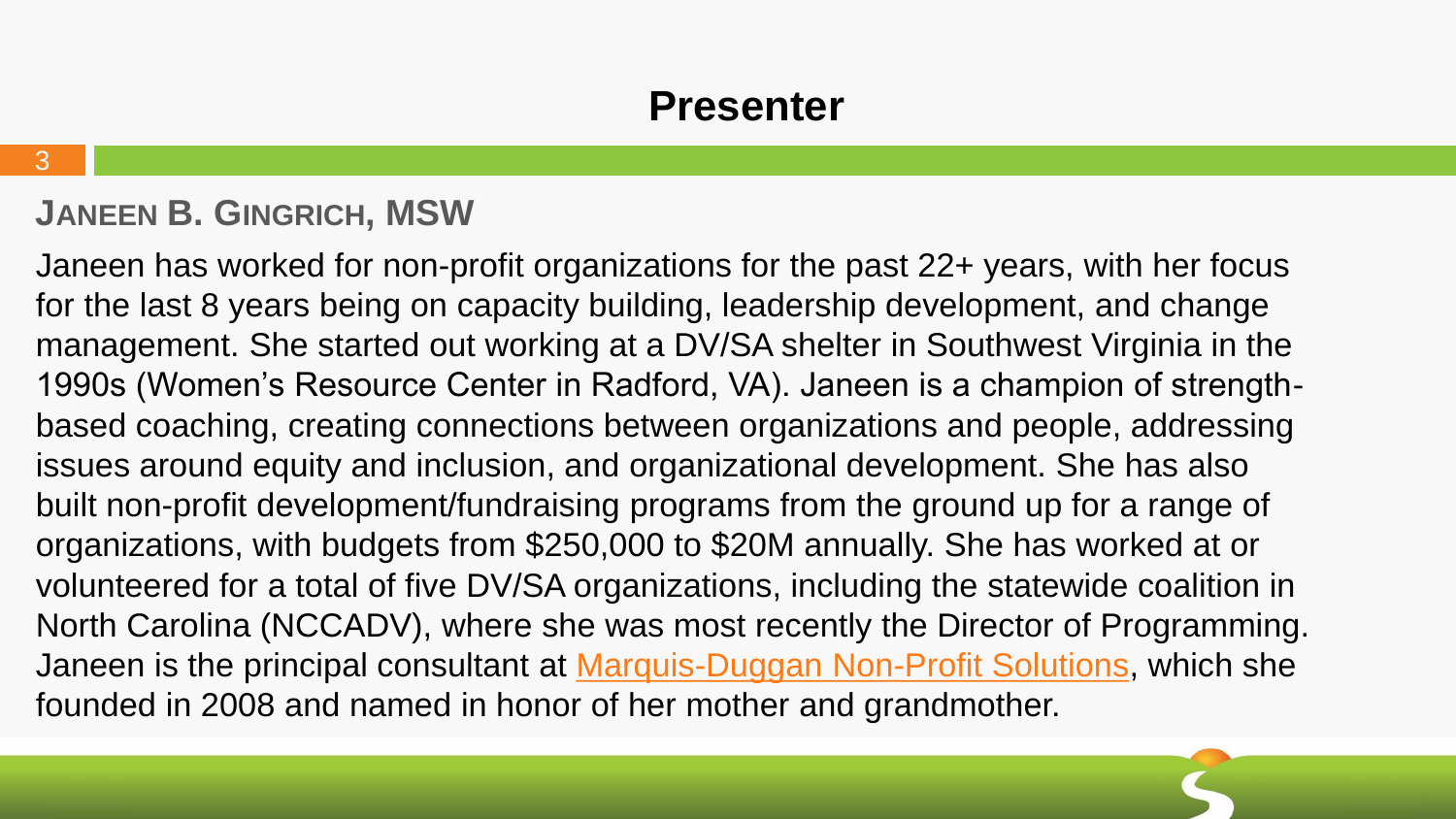#### **As a result of this webinar, you will be better able to:**

Define and discuss the importance of succession planning.

- Identify key elements of a strategic and emergency succession plan and important considerations in the planning process, such as inclusion and equity.
- Engage staff (key managers and executive directors) in succession planning.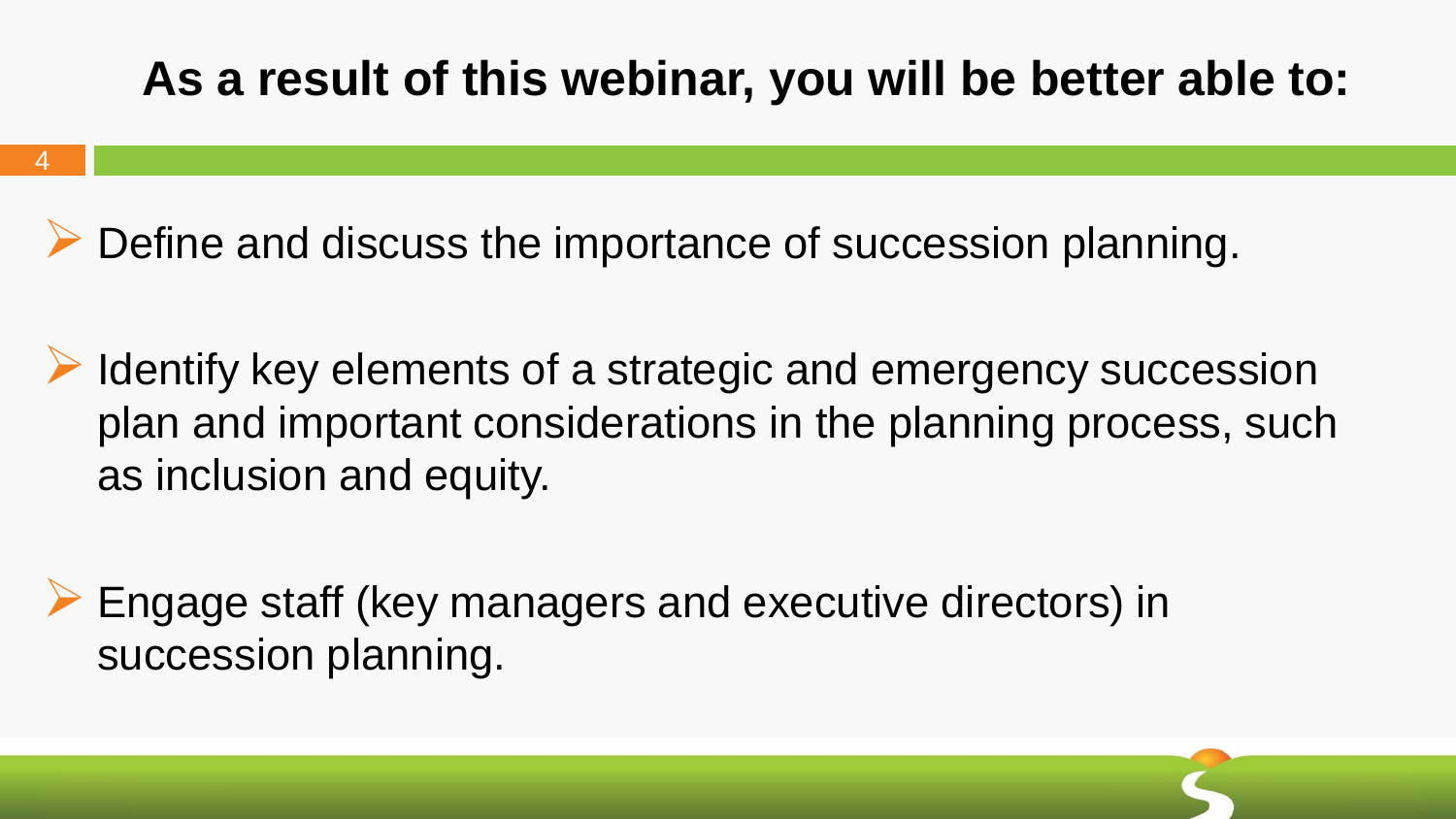## **Poll 1: What is your role at your organization?**

- Executive Director
- Program Staff
- Board member (past, present, or future!)

#### **Other**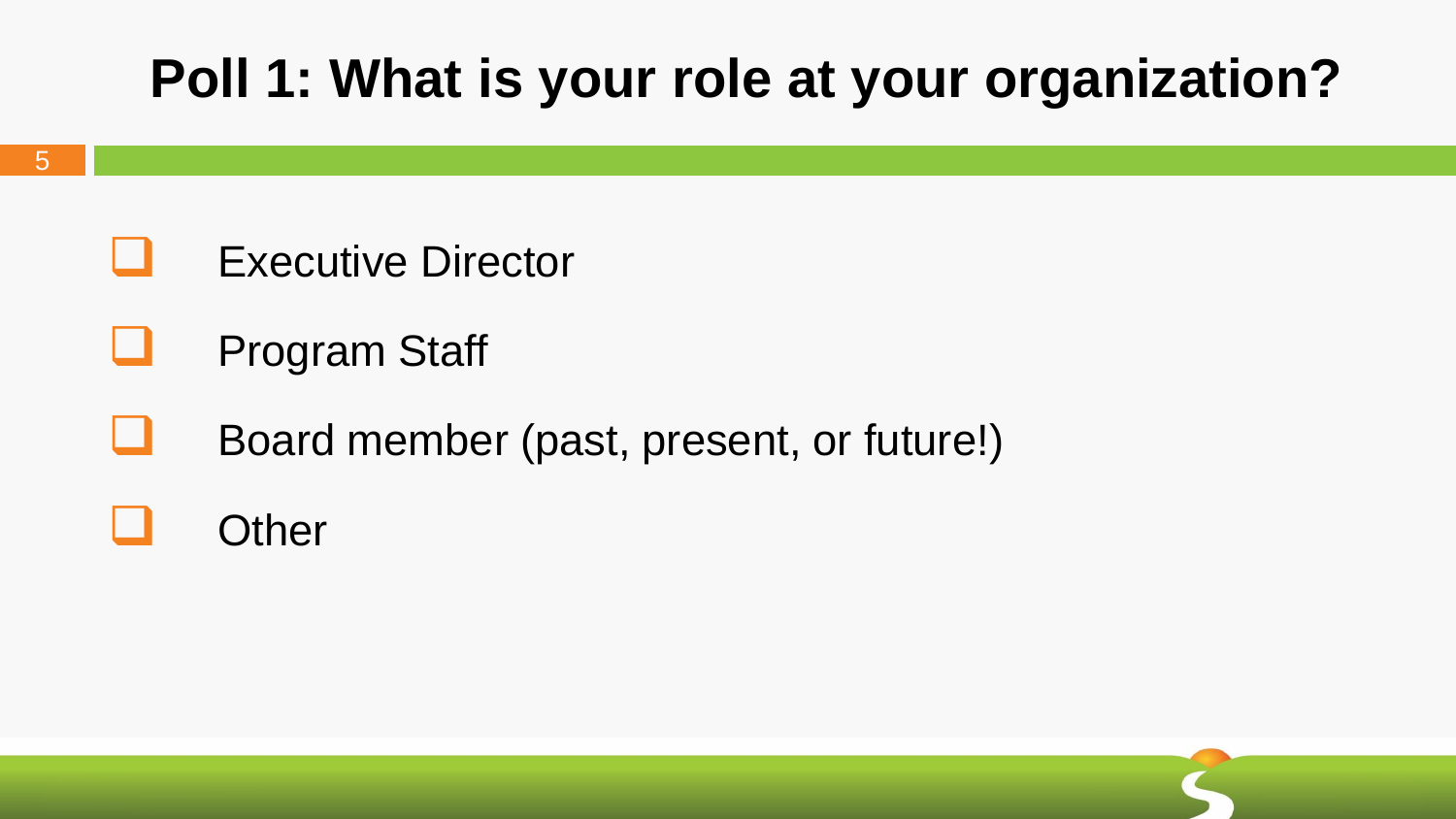

#### How many of your organizations have succession plans?



**O** No

**Don't Know**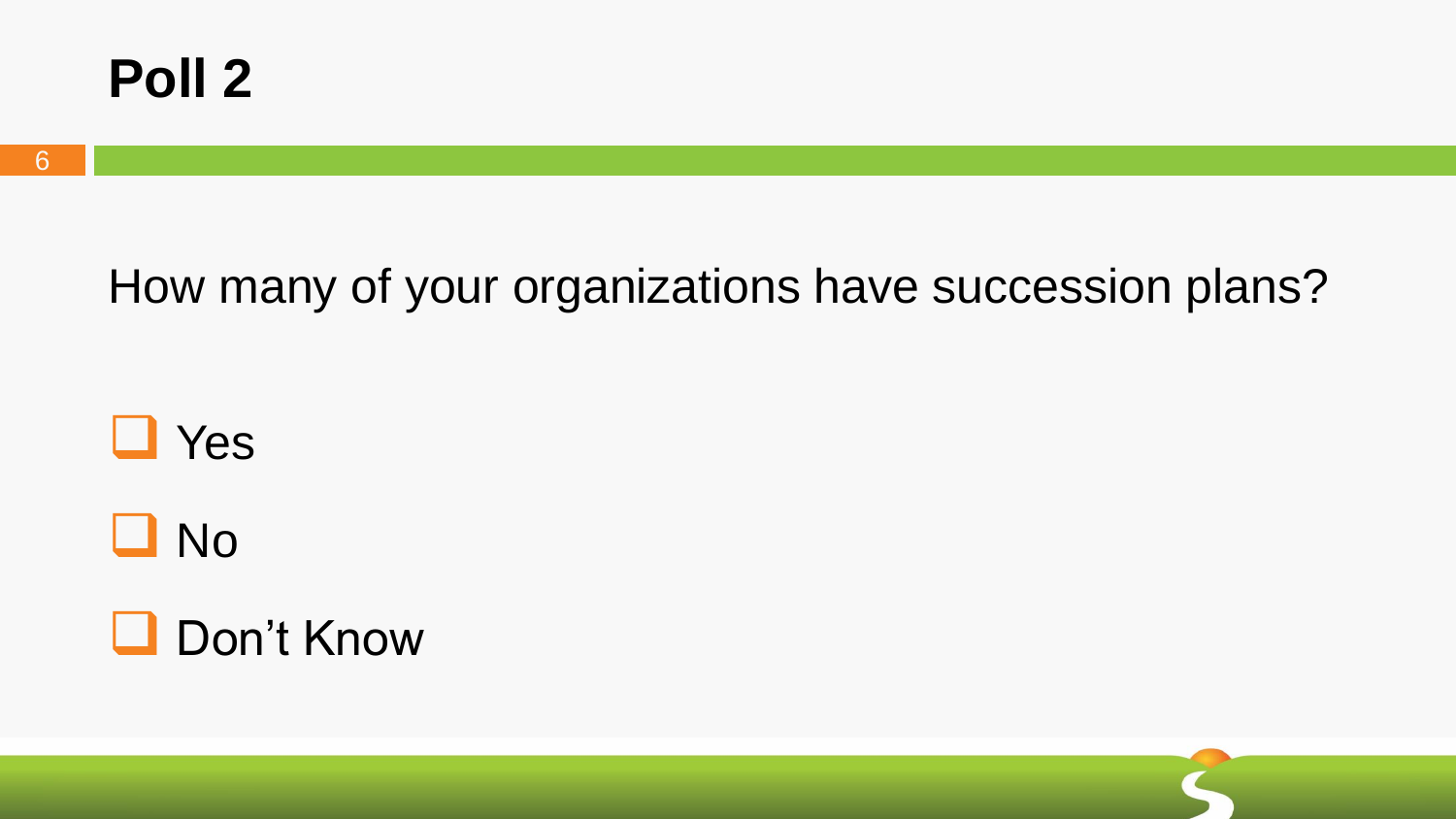## **What is succession planning?**

7

"The thoughtful and organized planning for transitions in key leadership positions (e.g., Executive Director, Director of Finance, Board President, etc.) for an organization."

Support for the departing person, the incoming person, and the staff – GOAL!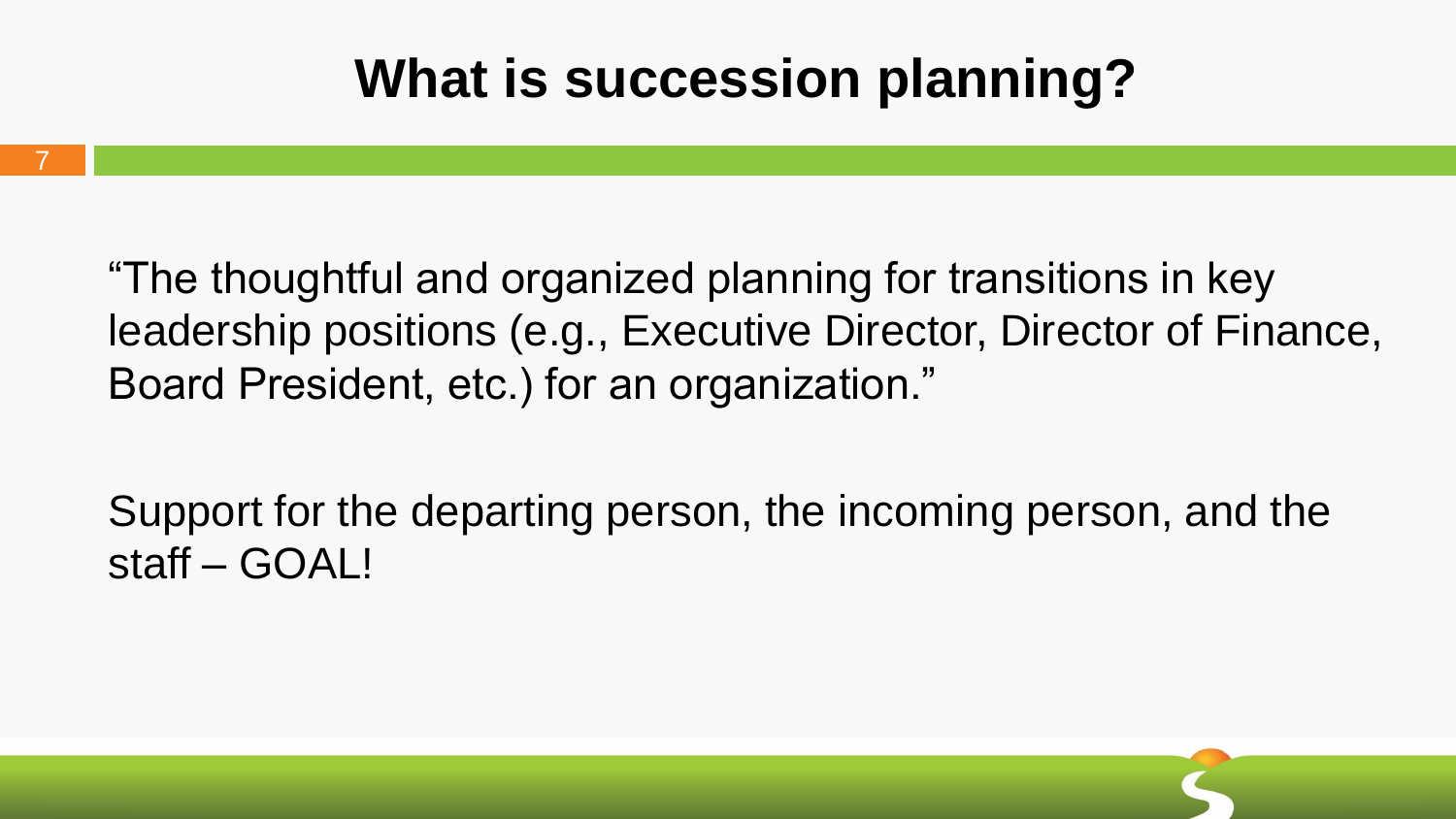#### **Chat Question 1**

#### **Why is succession planning important?**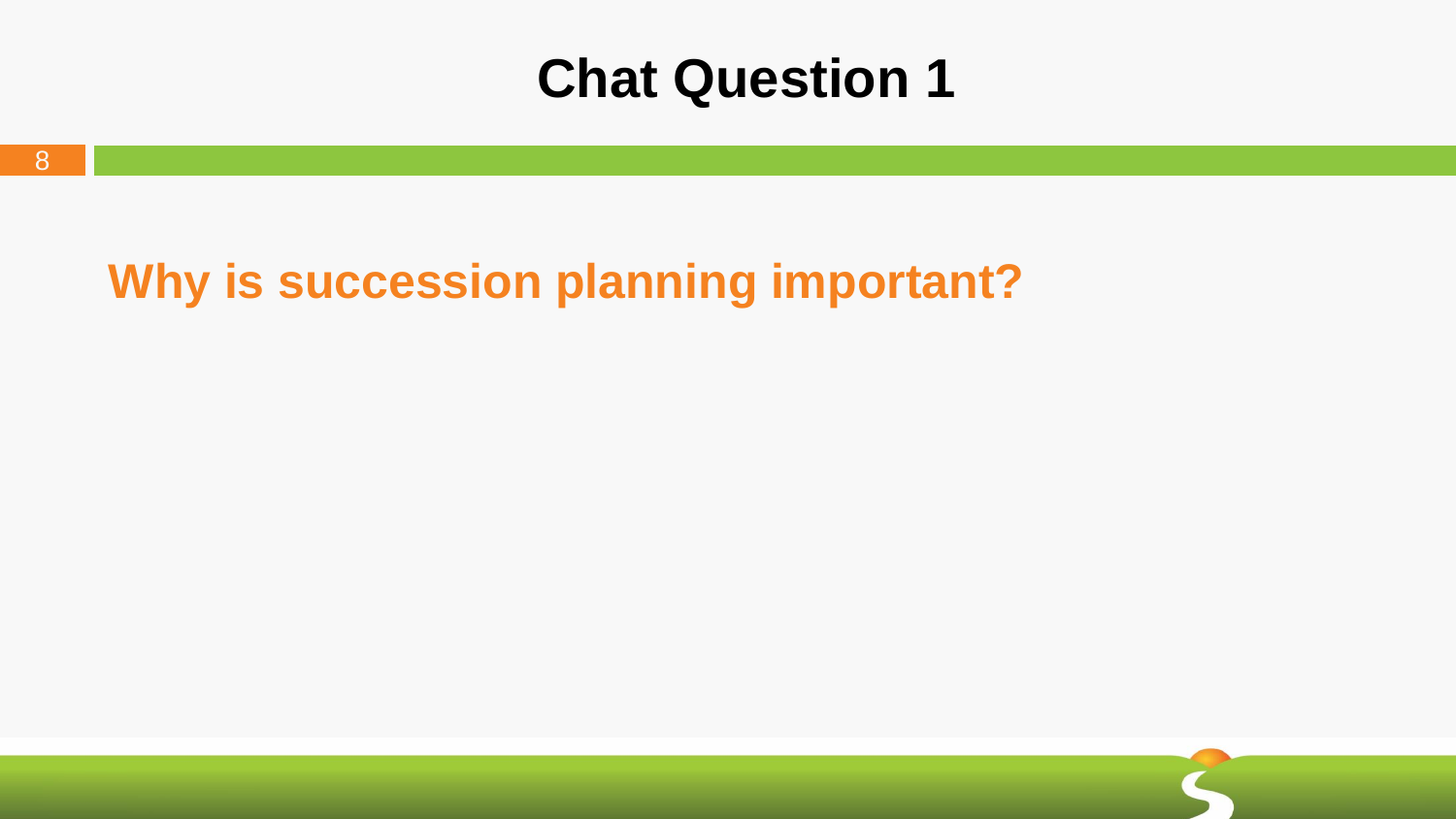## **Why is succession planning important?**

- HR best practice
- Increases sustainability and stability
- Builds new leadership
- Less likely to lose donors, board members, and supporters
- Staff retention
- Creates a culture of support and models leadership development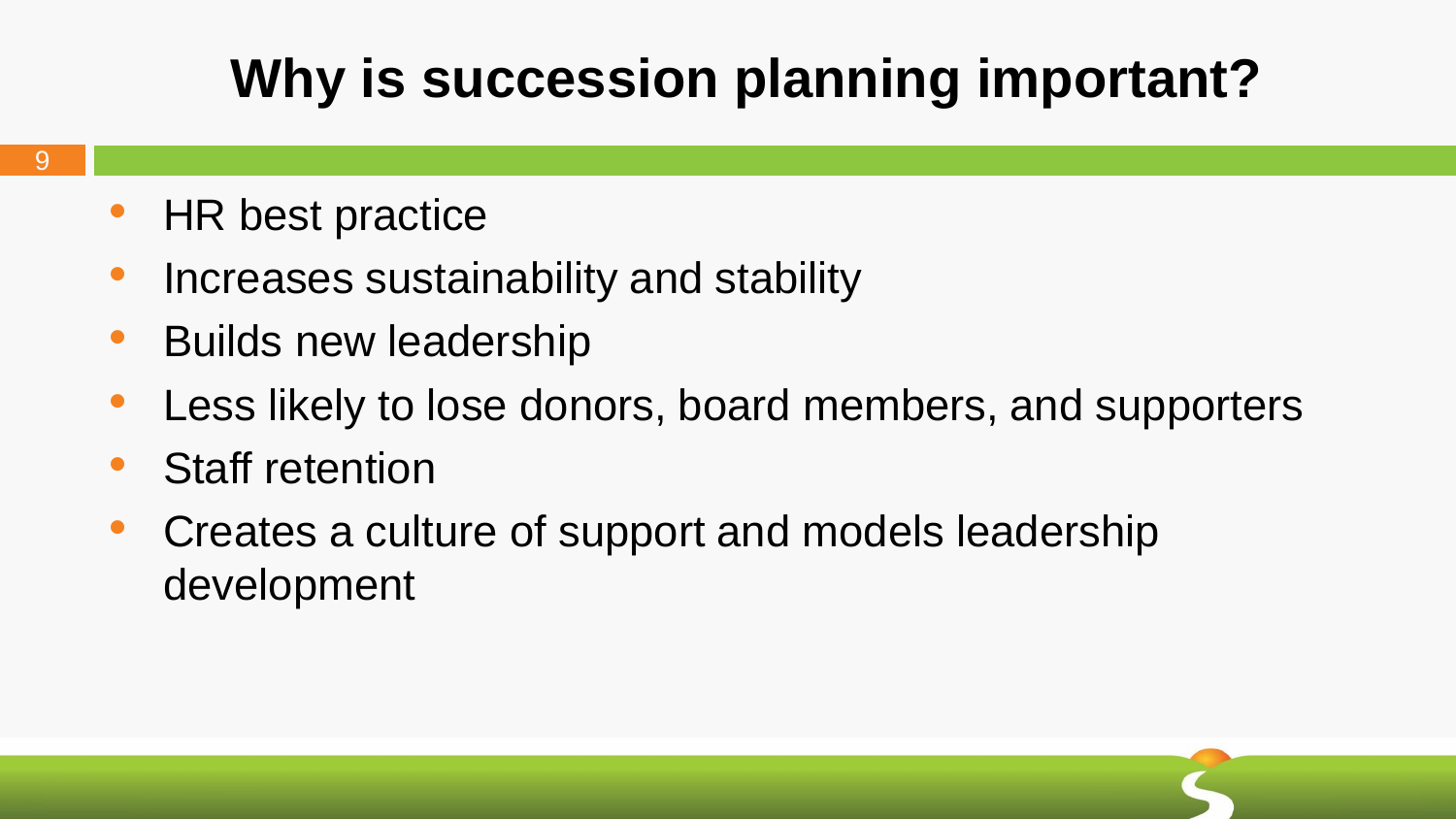### **Chat Question 2**

#### **What are the different types of succession plans you should have?**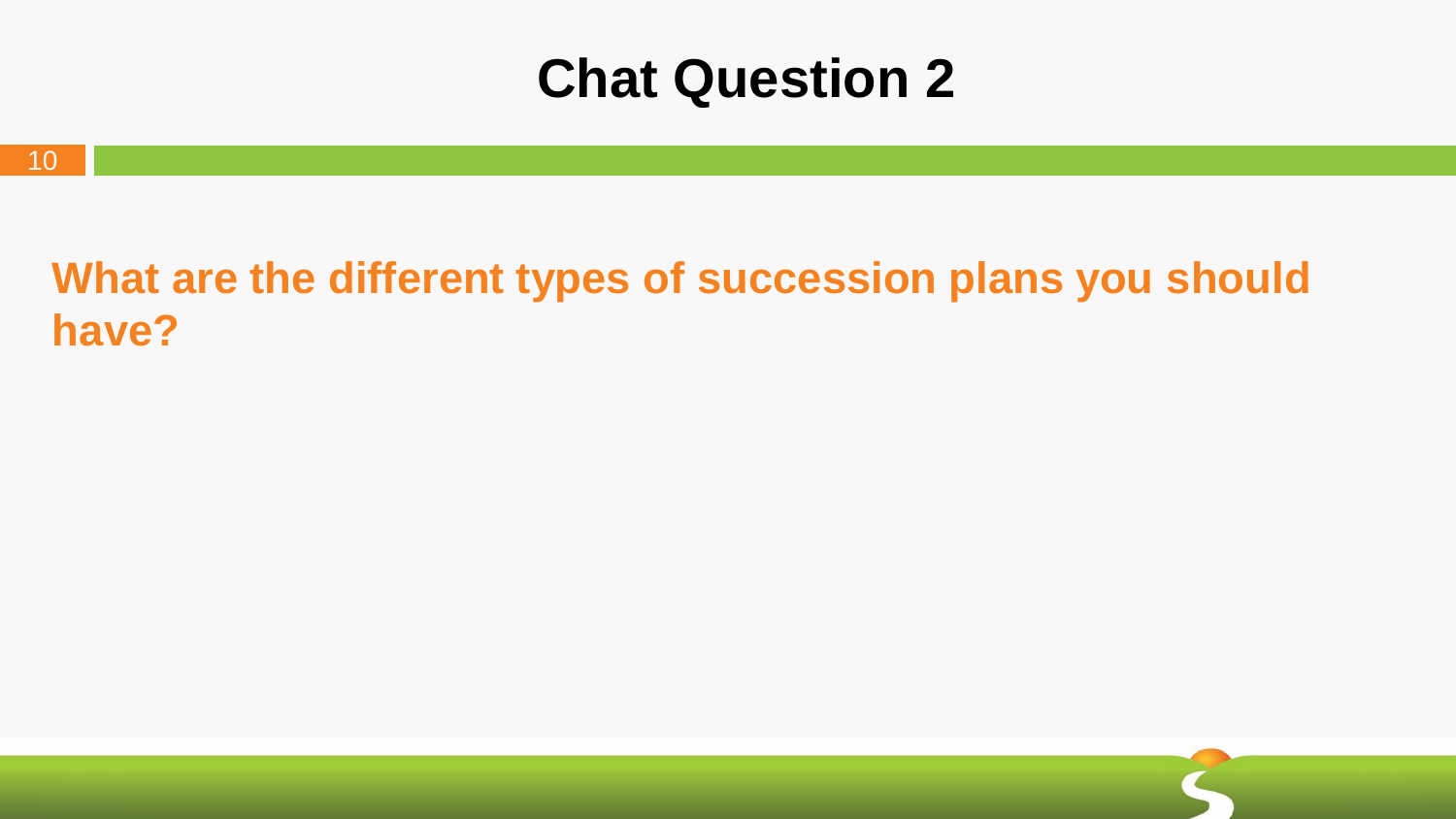#### **Emergency Verses Long-Term Succession Planning**

- Often referred to a "hit by the bus plan" prefer to call it "winning the lottery."
- An emergency plan should exist, particularly important for EDs to ensure they have all information, like passwords, account numbers, etc. for finance, office manager, and program directors.
- A non-emergency succession plan should exist to increase longterm stability and sustainability.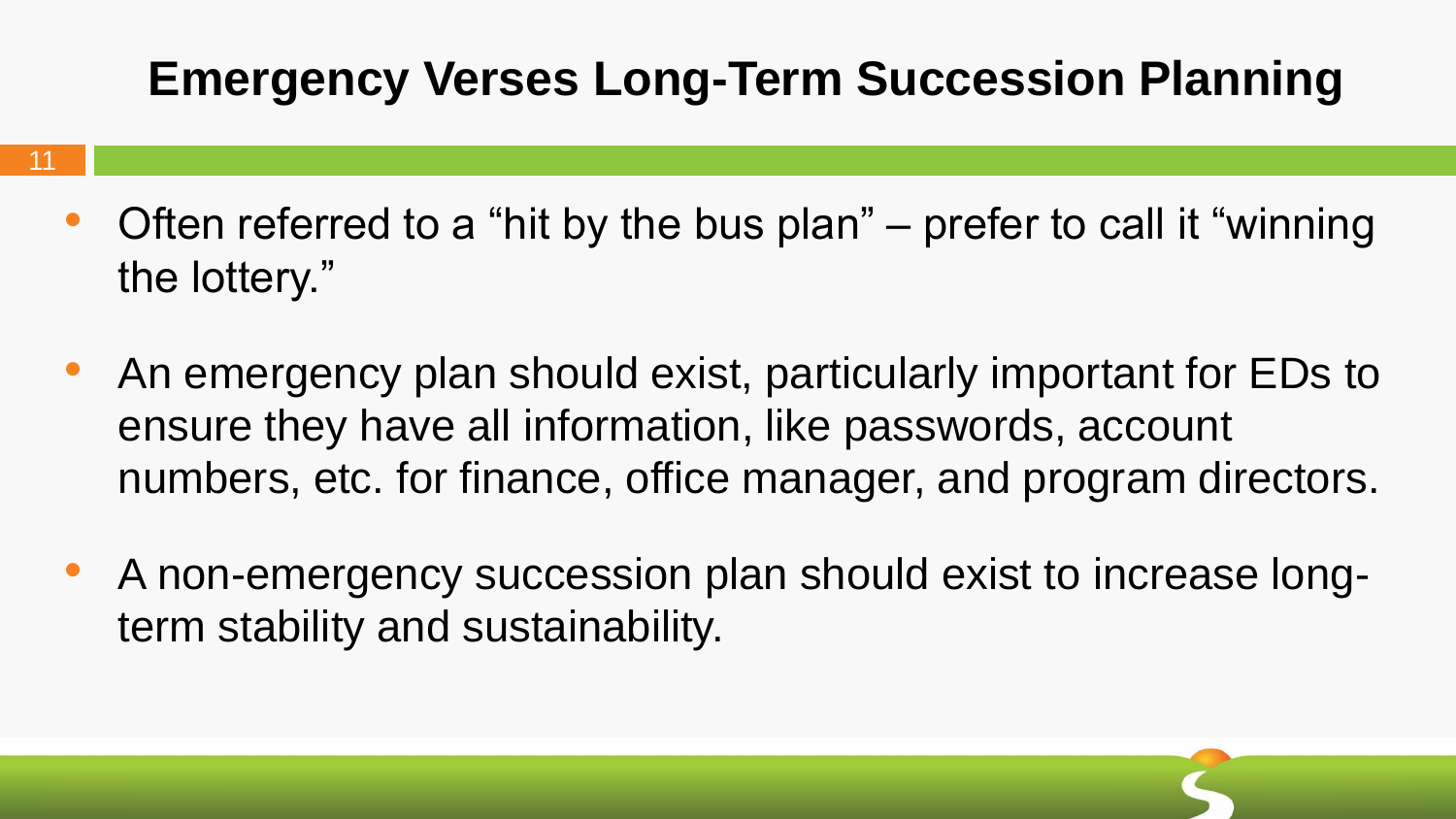## **3 Types of Succession Plans**



#### ▶ Departure-Defined Transition Planning

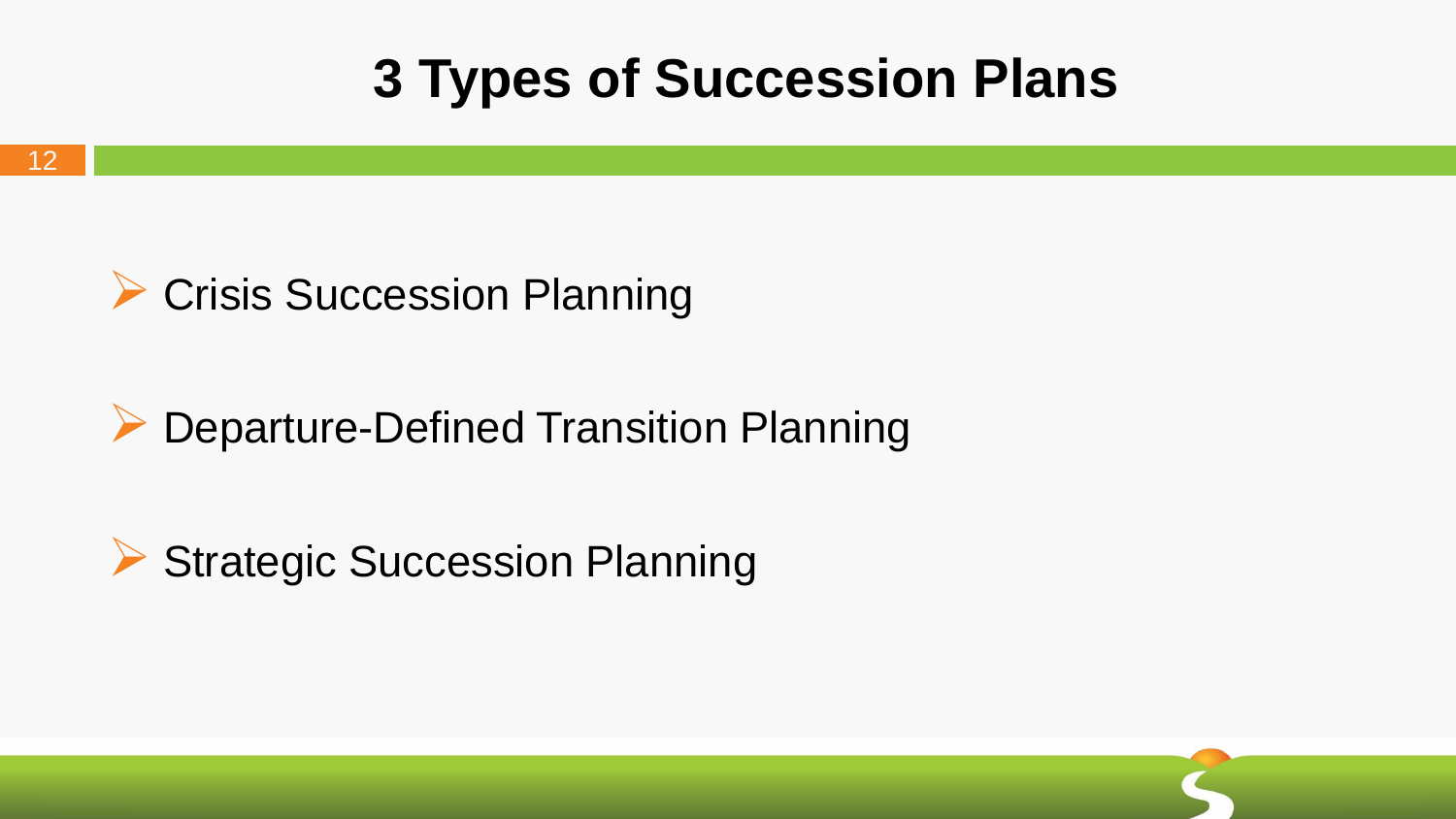## **Crisis Succession or Back-up Plan**

- $\triangleright$  Ensures that key leadership and administrative functions, as well as agency services, can continue without disruption in the event of an unplanned, temporary absence of an administrator.
	- Clarify position's key responsibilities.
	- Develop a cross-training plan for the identified back-ups that ensures they develop their abilities.
	- Draft a plan and work with or present to the board to review and adoption.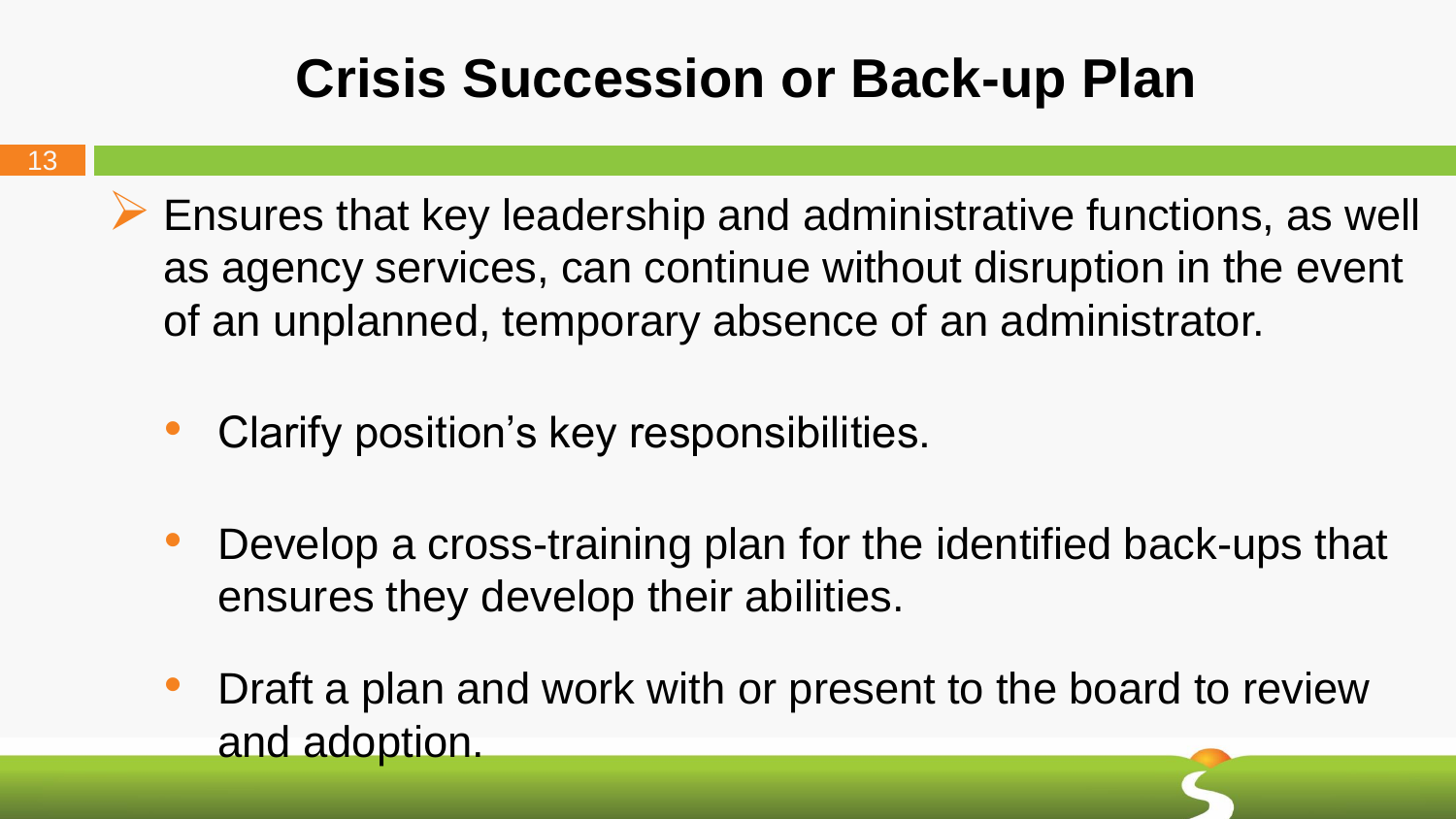# **Departure-Defined Transition Planning**

#### 14

 $\triangleright$  The board, executive director, and management staff can develop and utilize an action plan when leadership staff begins thinking about leaving the organization.

#### Focus:

- Communicating the transition to staff, key partners and stakeholders,
- Conducting an organizational assessment,
- Building organizational capacity and sustainability,
- Recruiting and hiring a new executive or leadership staff, and
- Celebrating the transition.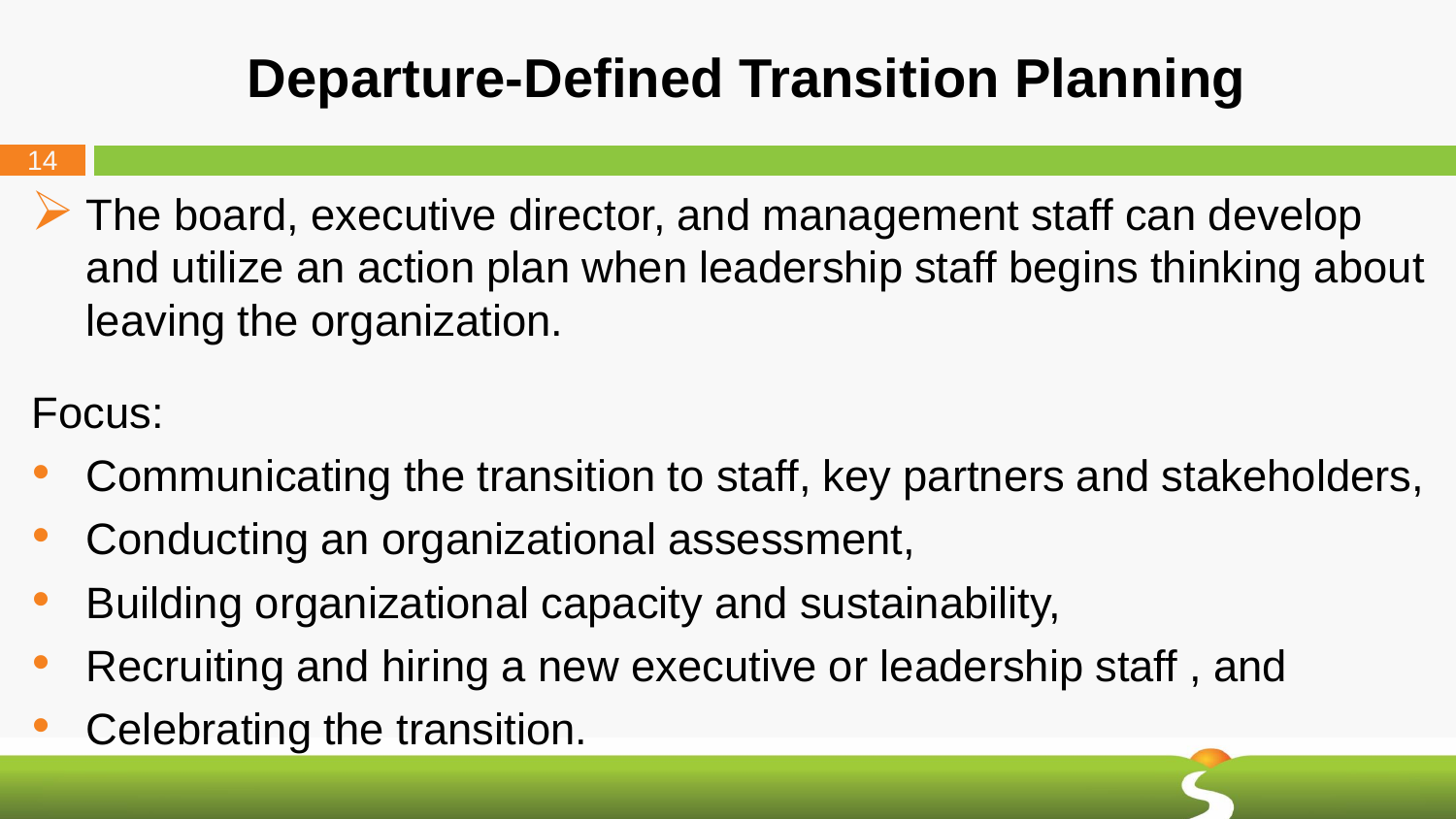### **Strategic Succession Planning**

**► Connects to strategic plan, long term vision, and creates** organizational sustainability and stability, including recruiting and maintaining talented individuals who have or who can develop skills.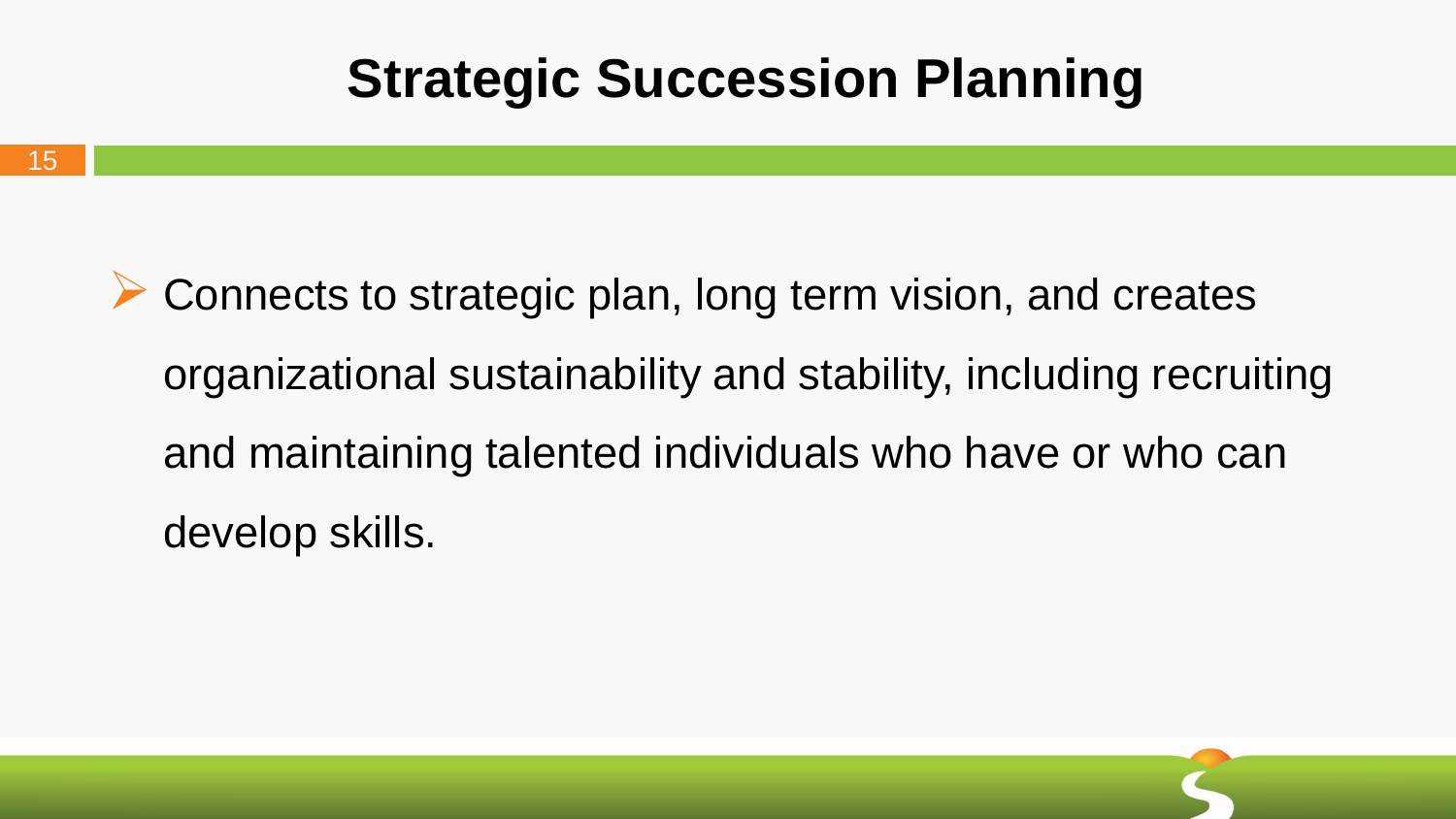### **Elements of a Succession Plan**



- Not just a list
- Not just some ideas or passwords
- Takes into account strategic plan and vision for the organization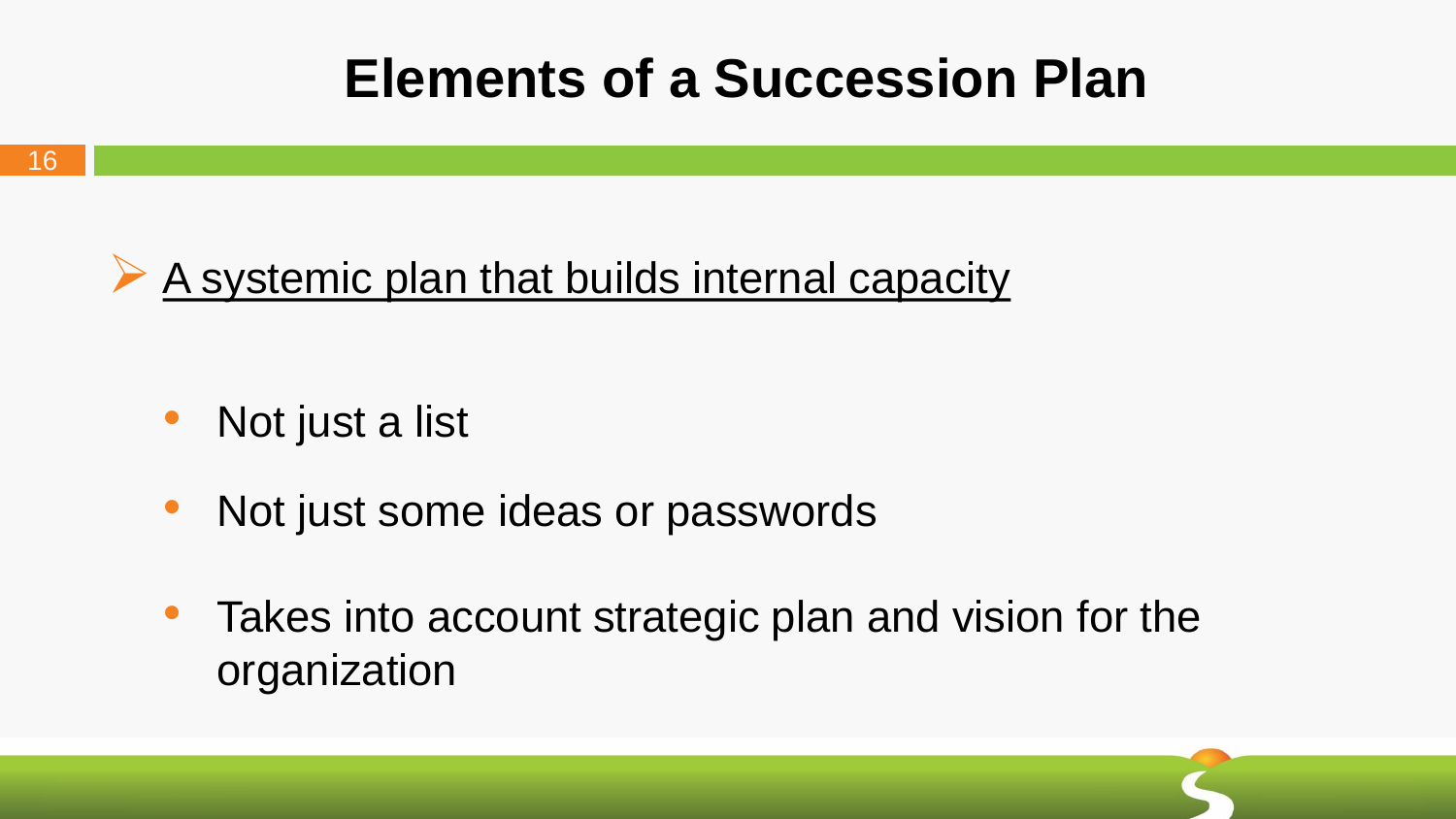## **Elements of a strong succession plan (2)**

- Have the up-to-date job description for ED
- Develop a document that outlines the skills and attributes necessary for success
- Get staff buy-in up front
- Share existing relationships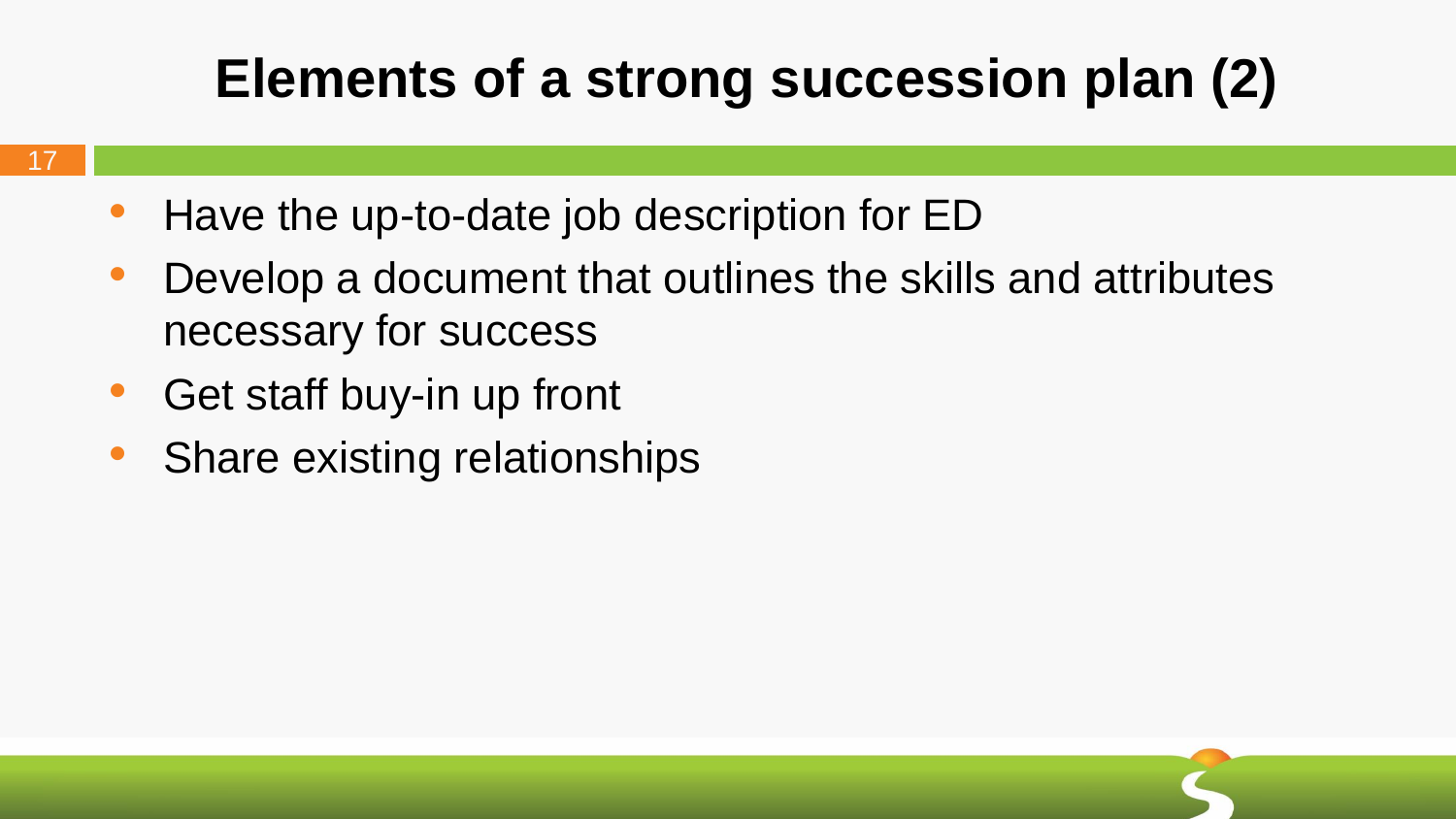# **Poll 3: Who should be involved in the planning?**

Typically, the following people are involved in succession planning:

 $\Box$  All staff

**Board** 

 $\Box$ CEO

 $\square$  ED

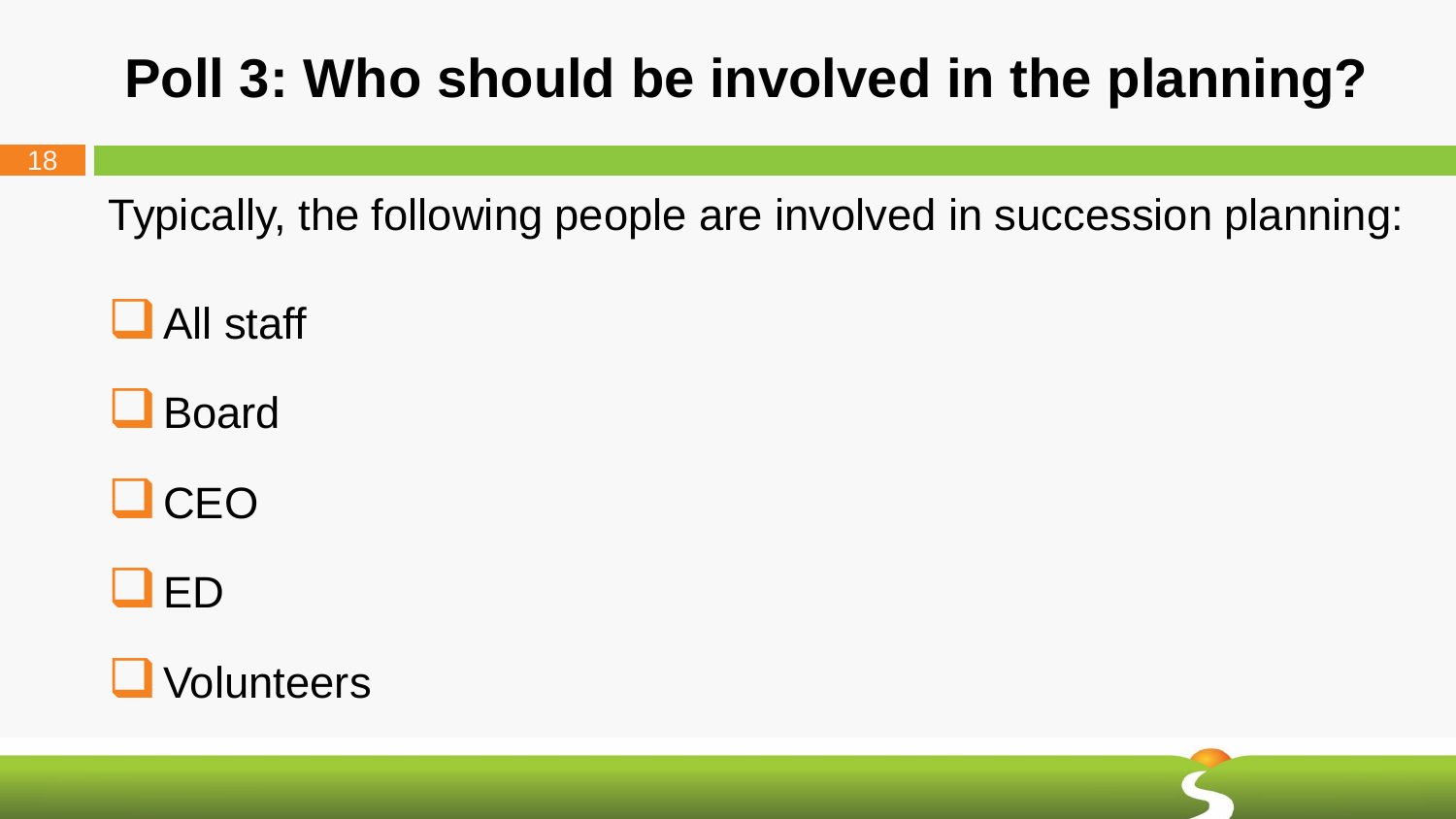## **Who Should be involved?**

- 19
- Staff, Board, and CEO, even volunteers.
- Include all levels of staff-they can assist in documenting critical information, history, and processes that are essential for incoming staff/board.
	- Integrate into onboarding and evaluation
	- Enhances equity
	- Be honest with yourself about diversity
	- Ask who has demonstrated ability/desire to do more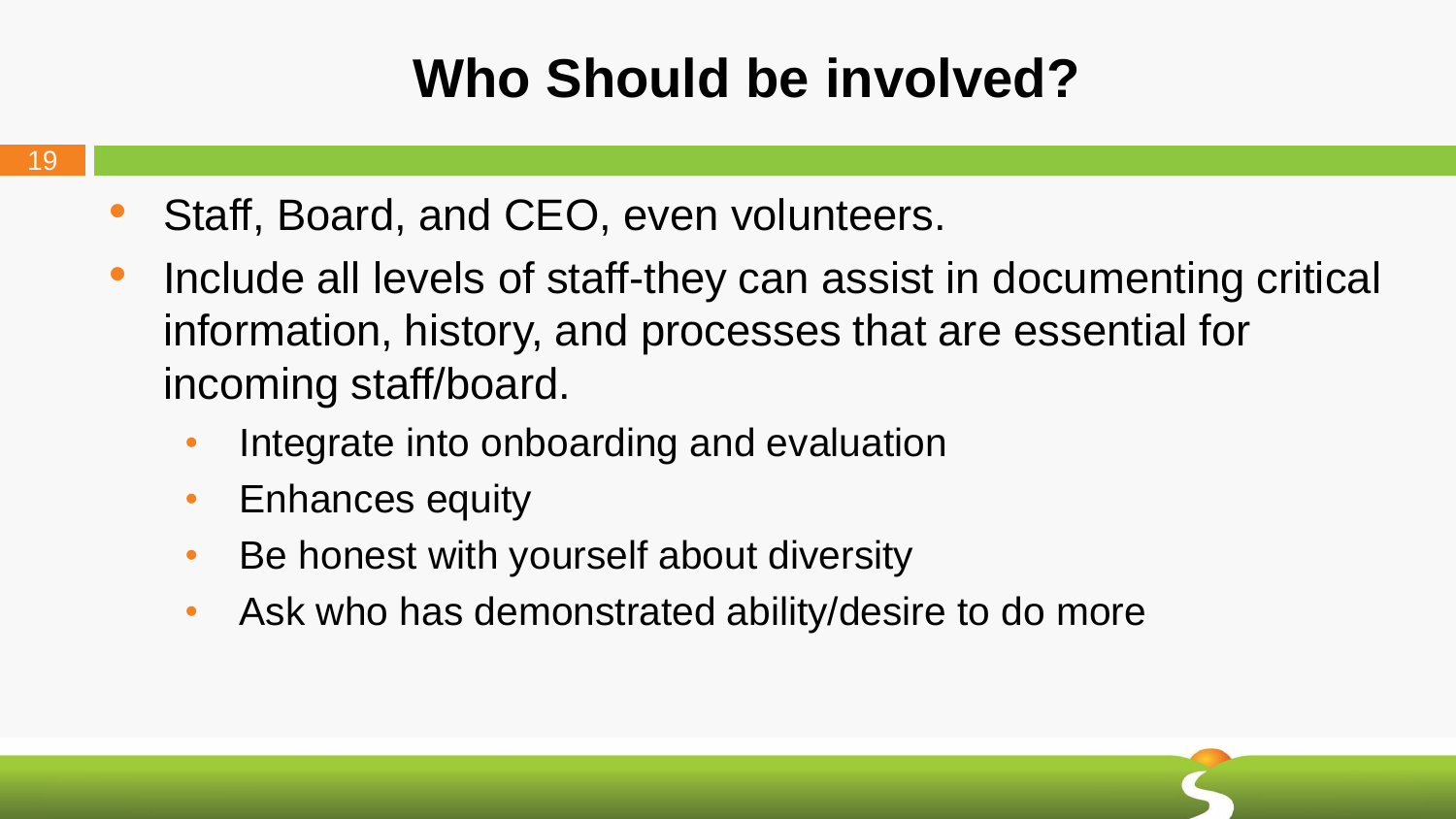## **Information to Gather:**

#### 20

- Organization's mission statement, history, core values, and philosophy statements;
- Organizational chart;
- $\checkmark$  Job description for each staff position and sample work plans of key responsibilities;
- Checklists of key resources, grant information (i.e. deliverables, etc.) for each staff positions;
- Passwords for each staff person (e-mail, grant website/portals…)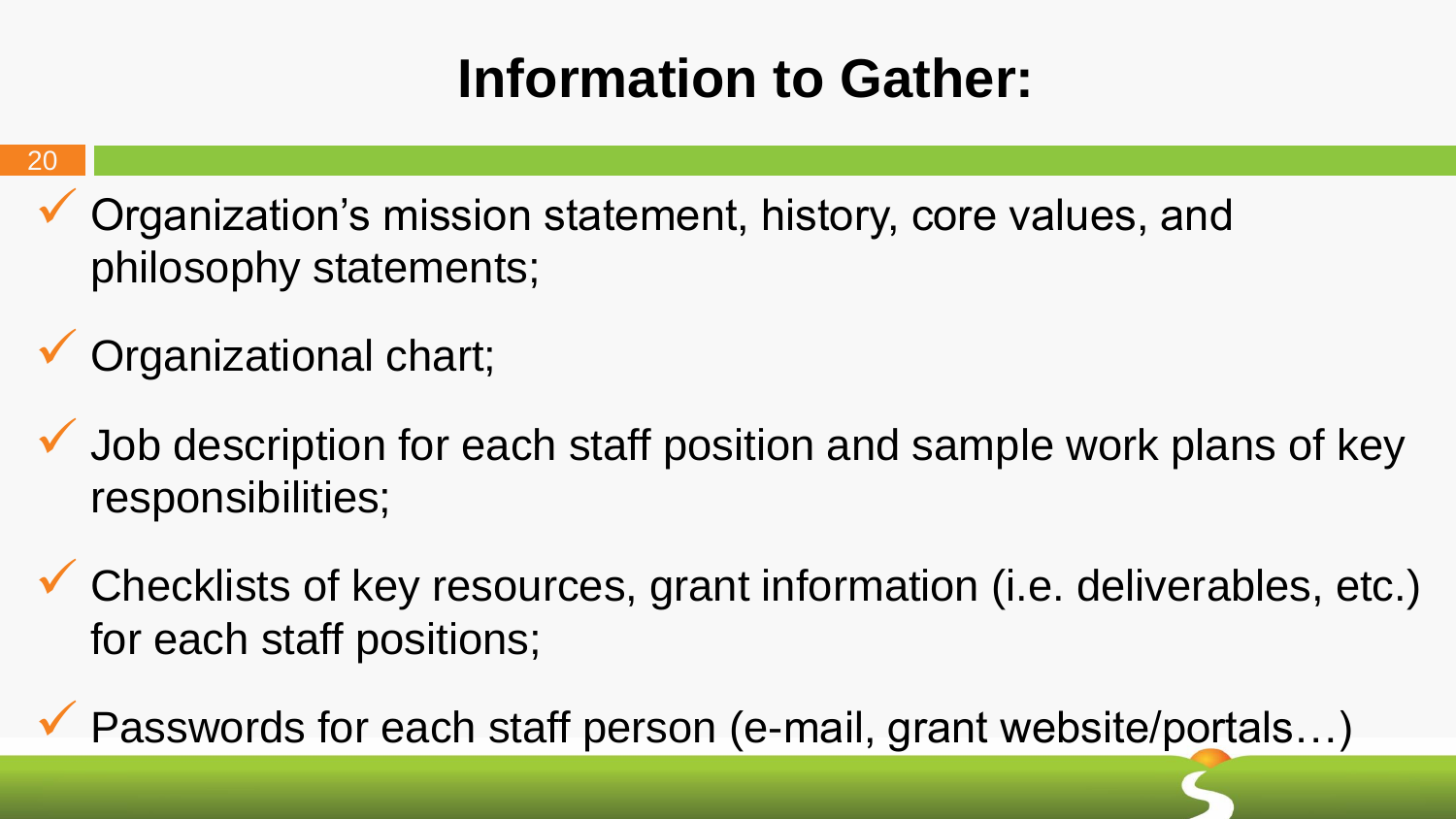# **Information to Gather: (2)**

#### 21

Program or grant reports and due dates/deadlines;

- $\checkmark$  Key contact or relationships with partners, funders, etc., for each staff position;
- $\checkmark$  Training plans for staff development or specific job orientation processes;
- **V** Procedures for client service plans, specifically for terminating or transitioning a client to another staff person.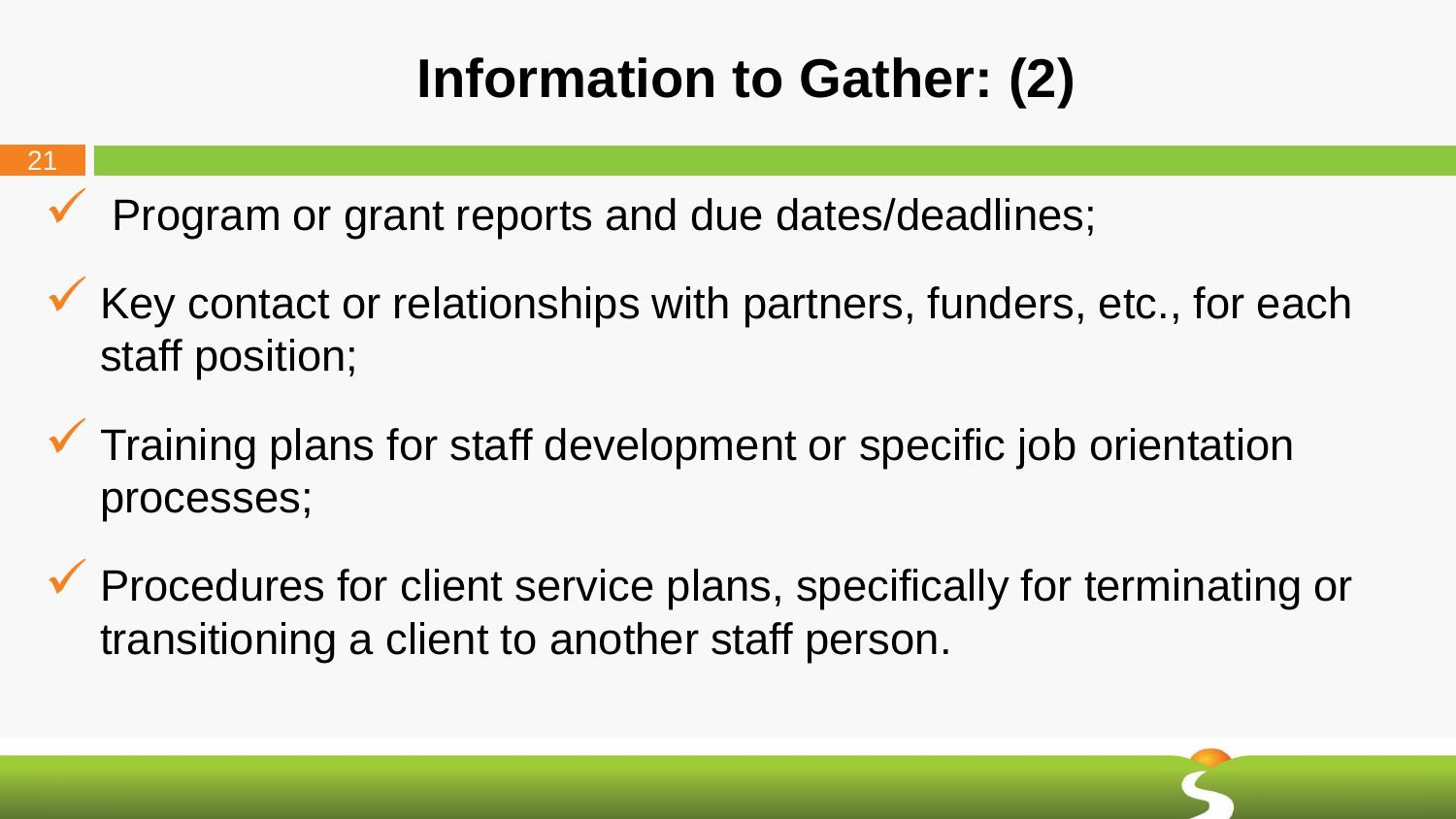# **Ten Planning Tips for Leadership Transition**

#### 22

- 1. Gain the commitment of board and staff to manage transition intentionally.
- 2. Identify current and future challenges and the corresponding leadership qualities that are needed to navigate the challenges successfully.
- 3. Consider placing an interim leader.
- 4. Draft a timeline for leadership successions that are planned.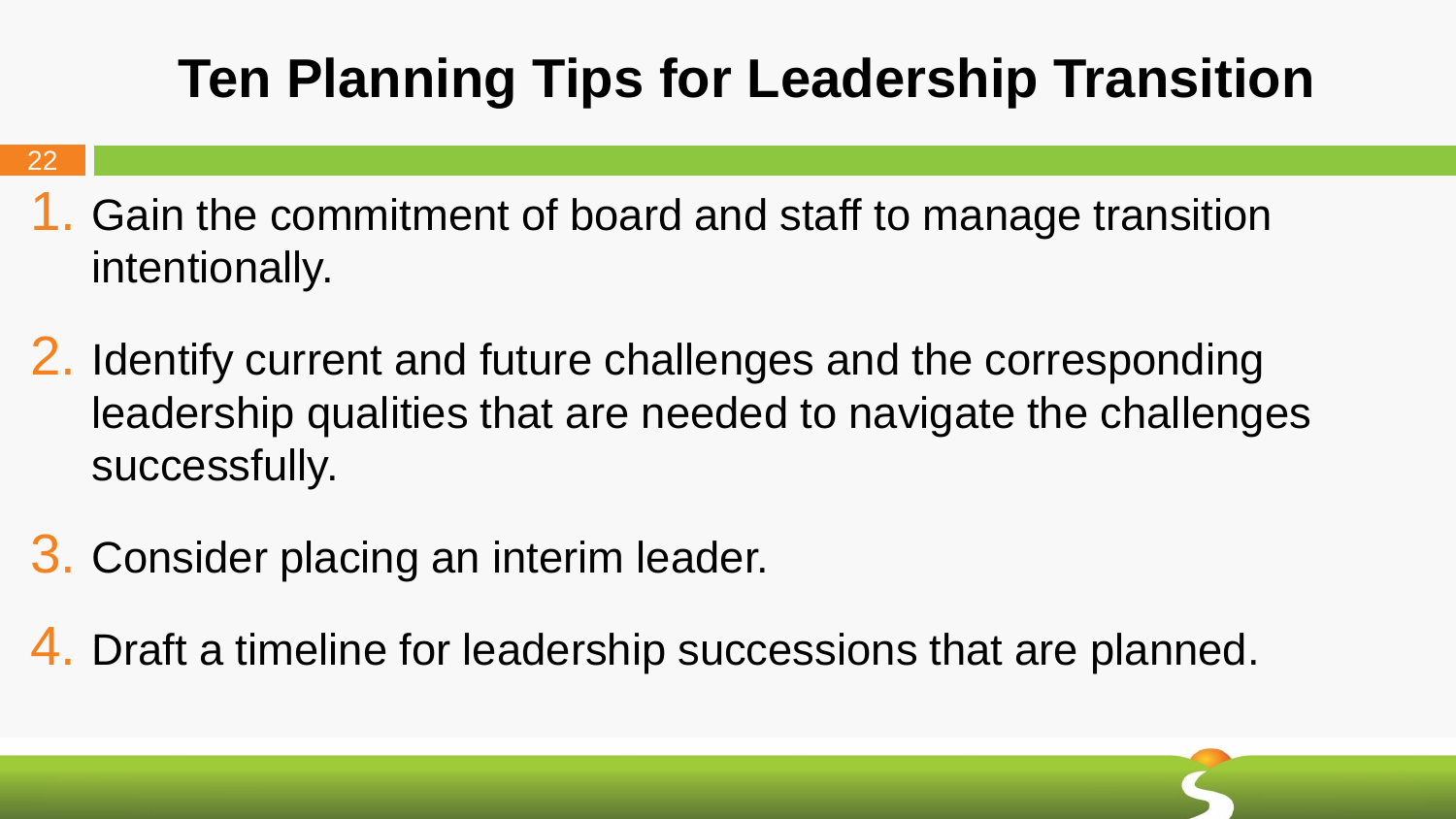# **Ten Planning Tips for Leadership Transition (2)**

5. Adopt an **Emergency Leadership Transition Plan** to address the timely delegation of duties and authority whenever there is an unexpected transition or interruption in key leadership.

6. Identify **leadership development opportunities** for staff and board members to expand their leadership skills so that the organization will have a "deeper bench" of future leaders.

7. **Cross-train** current staff to minimize the disruption from unexpected staffing changes.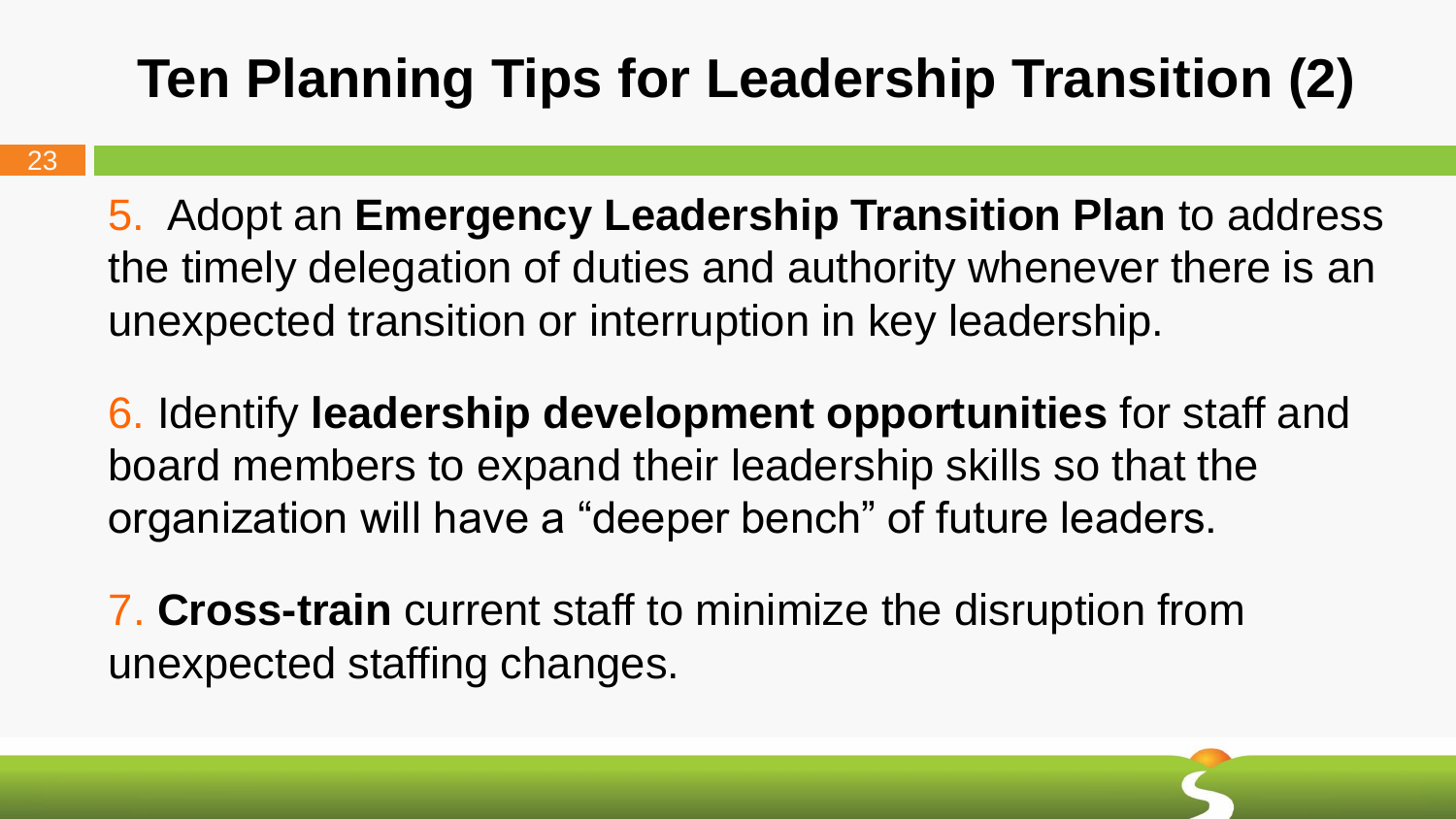# **Ten Planning Tips for Leadership Transition (3)**

8. Make plans to adequately **support** newly-placed employees, such as with coaching, mentoring, and defining goals.

9. **Communicate**: What will your organization say to stakeholders before, during, and after a transition of leadership? Thoughtful communications are needed in order to support the

staff and organization during the transition process.

10. **On board deliberately**: Help new board chairs and chief staff leaders feel confident and find their voices.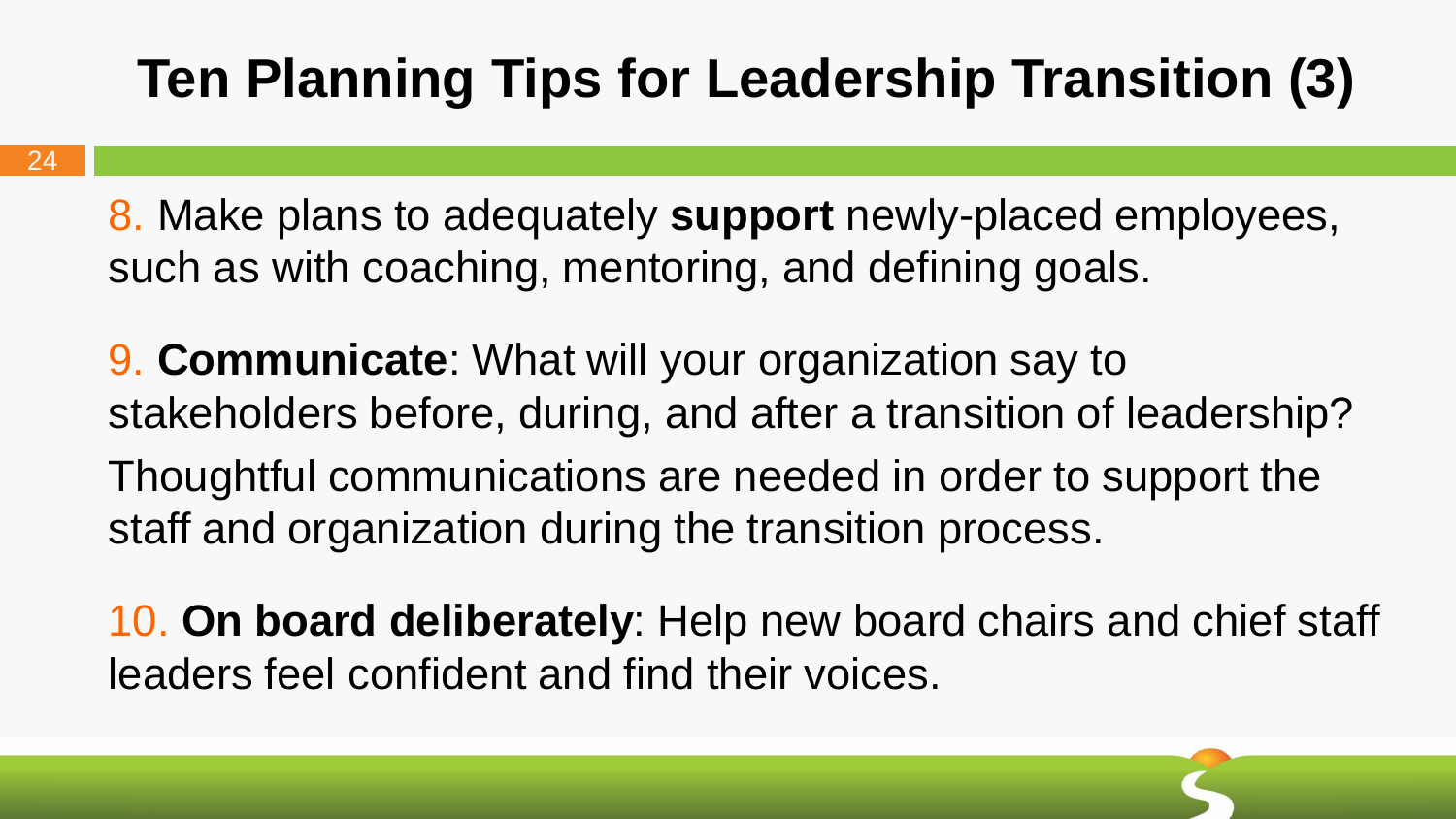## **Resources on Succession Planning**

#### 25

- ◆ Building Leaderful [Organizations: Succession Planning for Nonprofits](http://www.aecf.org/m/resourcedoc/AECF-BuildingLeaderfulOrganizations-2008-Full.pdf) Casey Foundation
- **<sup>❖</sup> [Emergency Succession Plan Template](https://www.compasspoint.org/sites/default/files/documents/520_emergencysuccessionplanmo.pdf)**
- <u><sup>◆</sup> Succession Planning Toolkit for Nonprofit Sexual Assault and Domestic Violence</u> Organizations (Resource Sharing Project)
- [Succession Readiness Checklist](https://www.compasspoint.org/sites/default/files/documents/724_successionreadinesscheckl.pdf)
- [Succession Planning for Nonprofits of All Sizes, B](http://www.blueavocado.org/content/succession-planning-nonprofits-all-sizes)lue Avocado
- \*\* The Succession Planning Lens: Looking to the Future of Domestic Violence Organizations
- [What HR Managers Need to Know About Succession Planning,](https://www.thebalance.com/succession-planning-1918267) the Balance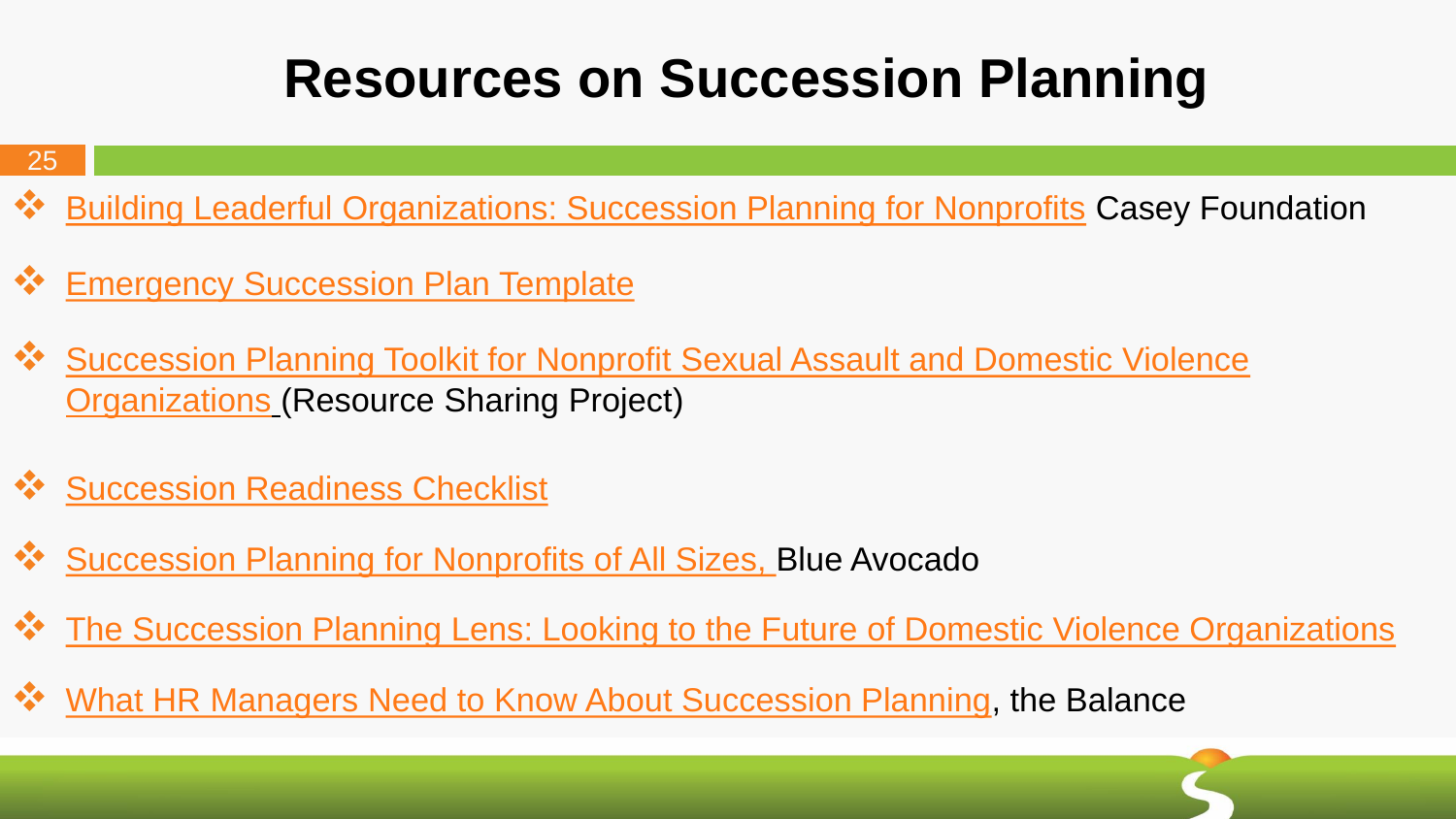#### **Succession Planning within DV and SA Organizations**

#### **THANK YOU!**

Please take a moment to take a [short evaluation](https://www.surveymonkey.com/r/JD78NCQ) regarding today's webinar, and submit any questions. [LINK](https://www.surveymonkey.com/r/JD78NCQ)

[The recording of the webinar will be posted on the FUTURES](https://www.futureswithoutviolence.org/resources-events/webinars/)  website in the next few days:

For questions or additional information, please contact Monica Arenas: [marenas@futureswithoutviolence.org](mailto:marenas@futureswithoutviolence.org)